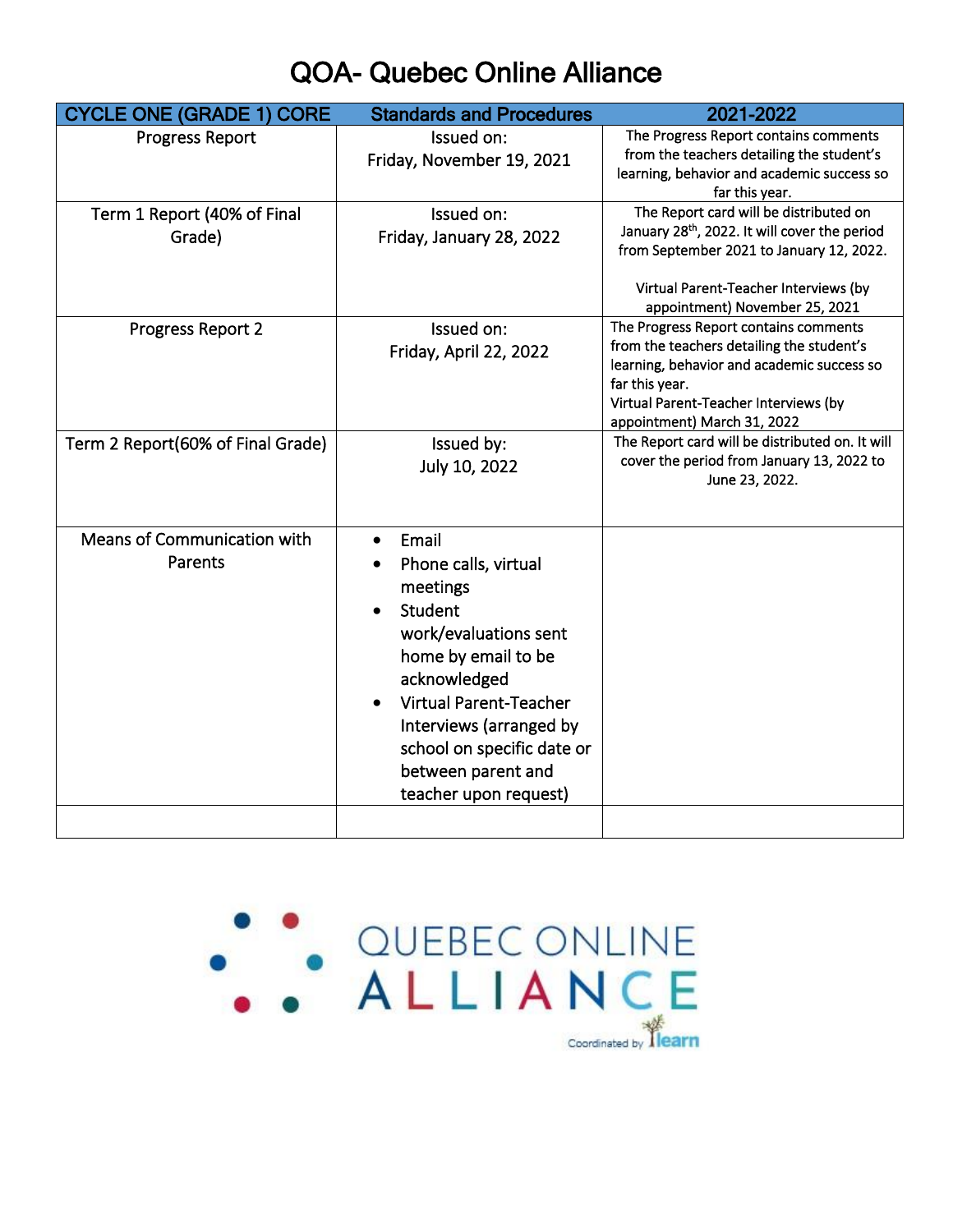## **CYCLE 1 GRADE 1 CORE**

| <b>English Language Arts</b>                            |                                                                                                                                                        |              |               |                                                                                                                                                                |
|---------------------------------------------------------|--------------------------------------------------------------------------------------------------------------------------------------------------------|--------------|---------------|----------------------------------------------------------------------------------------------------------------------------------------------------------------|
| <b>Competencies</b>                                     | $%$ of<br><b>Term</b><br><b>Mark</b>                                                                                                                   |              | Term 1 Term 2 | <b>Assessment Tools</b>                                                                                                                                        |
| Uses language to communicate and to learn               | 33%                                                                                                                                                    | X            | X             |                                                                                                                                                                |
| Reads and Listens to spoken, written and media<br>texts | 33%                                                                                                                                                    | X            | $\mathbf{x}$  | Short story, writing activities, observations, assignments, reading<br>comprehension activities, multidisciplinary tasks, online tools,<br>spelling activities |
| Produces written and media texts                        | 34%                                                                                                                                                    | $\mathbf{x}$ | X             |                                                                                                                                                                |
| <b>Evaluation Procedures in virtual setting:</b>        |                                                                                                                                                        |              |               |                                                                                                                                                                |
| Uses language to communicate and to learn               | Small group discussions, authentic conversations (between students, with<br>teacher, etc.)                                                             |              |               |                                                                                                                                                                |
| Reads and Listens to spoken, written and<br>media texts | Reading response (written or oral), open ended comprehension<br>questions, passage analysis                                                            |              |               |                                                                                                                                                                |
| Produces written and media texts                        | Evolution of written work through multiple drafts, development of writing<br>traits (ideas, organization, word choice, sentence fluency, conventions), |              |               |                                                                                                                                                                |

| <b>Mathematics</b>                               |                                                                                                     |        |        |                                                                  |
|--------------------------------------------------|-----------------------------------------------------------------------------------------------------|--------|--------|------------------------------------------------------------------|
| <b>Competencies</b>                              | $%$ of<br><b>Term</b><br><b>Mark</b>                                                                | Term 1 | Term 2 | <b>Assessment Tools</b>                                          |
| Solves a situational problem                     | 20%                                                                                                 | X      | X      | Situational problems, application questions, workbook, projects, |
| Uses mathematical reasoning                      | 80%                                                                                                 | X      | X      | discussions, multidisciplinary tasks, online tools               |
| <b>Evaluation Procedures in virtual setting:</b> |                                                                                                     |        |        |                                                                  |
| Solves a situational problem                     | Verbal explanations of procedures, sharing methodologies through drawings,<br>writing or discussion |        |        |                                                                  |
| Uses mathematical reasoning                      | Problem solving, in "class" tests, discussions                                                      |        |        |                                                                  |

incorporation of feedback through conferencing